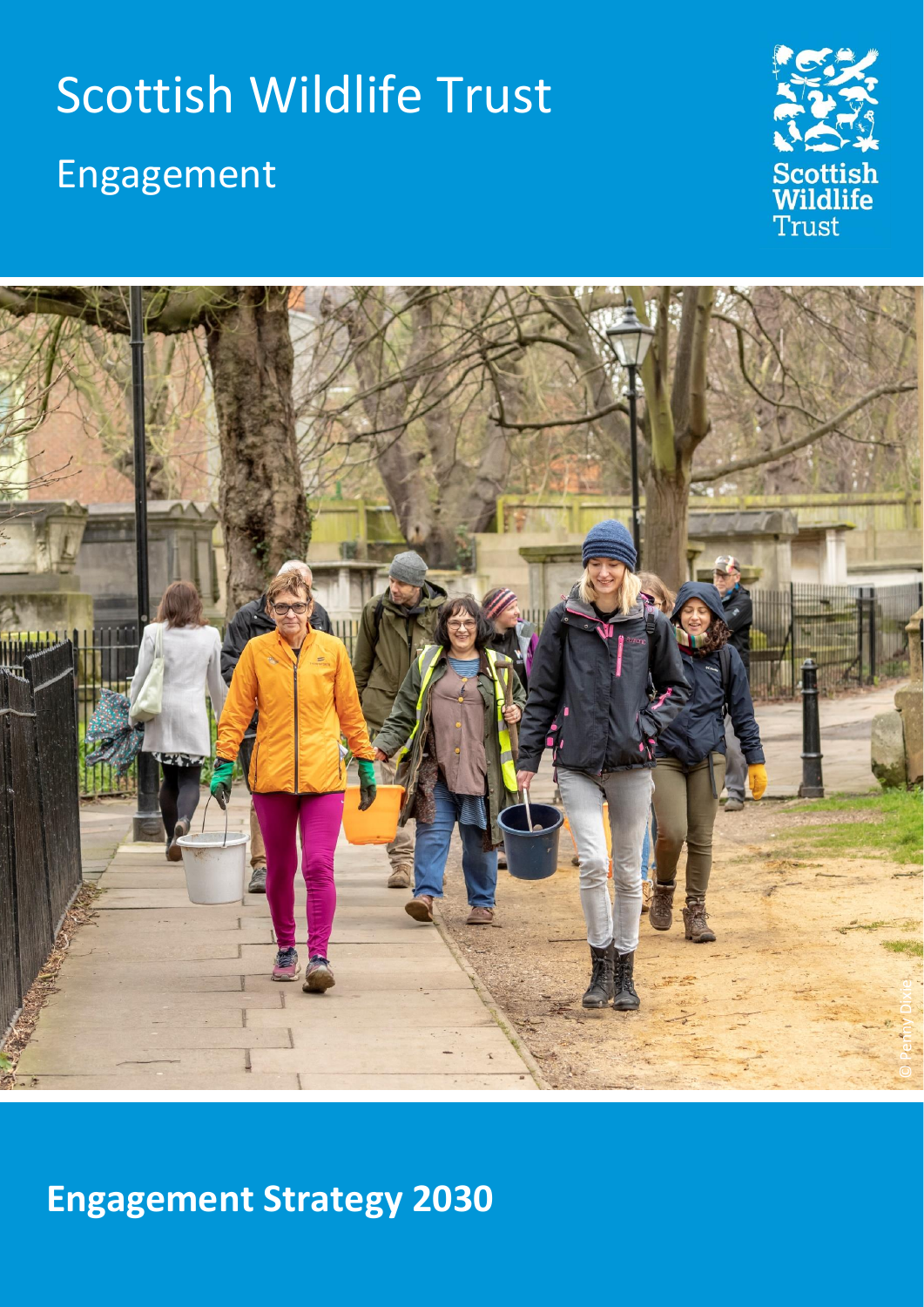### **Engagement Strategy 2030**

#### **Introduction**

Engaging with nature is good for people. It makes people happier and healthier. It helps people to recover faster from physical and mental illnesses and it helps to reduce anger, fear, stress and depression.

Engaging with nature is also good for nature. People who have a connection to nature are more likely to behave positively towards it. They are more likely to care for and want to restore the nature on their doorsteps.

Engaging with people and inspiring and enabling them to engage with nature can therefore contribute towards the delivery of the Trust's vision:

#### **Our Vision**

A network of healthy, resilient ecosystems on land and sea, supporting Scotland's wildlife and people

Because of this, engaging with people and enabling their engagement with nature has been a fundamental part of the Trust's work for decades. What's different as we look to 2030 is that we now want to reach even more people, with an emphasis on communities, and ensure that an even more diverse range of people can become involved. The disconnect between people and nature is one of the key drivers that has helped shape our Strategy 2030 and, to address this, our public engagement work going forwards will focus on delivering Goal 2 within the strategy:

#### **Goal 2**

Communities across Scotland are taking action for nature in an increasingly diverse, collective effort in which everyone can play their part.

Given that public engagement work is delivered by staff in multiple teams across the Trust, a challenge we face is strategically aligning all our engagement activities towards this common goal. This strategy and the engagement programme that it informs provides that alignment and should be applied across the Trust so that we can achieve maximum impact for people and wildlife.

This strategy is therefore for all staff who deliver or manage public engagement work in their roles, whether through our volunteer and young people's networks, on our reserves, in our visitor centres, through our major projects, at our events or in the many other ways in which we engage with the public.

#### **Engagement principles**

All our engagement activities should align with the following principles:

- **We are inclusive** we will ensure there are ways for everyone to engage with and take action for nature.
- We enable we will upskill and resource others to increase our impact.
- **We are journey-focused** we will ensure that there is always a next step and/or opportunity on a supporter's journey.
- **We are data-driven** we will use data to inform and improve our engagement work.
- **We are open** we will take an open and participative approach to our work.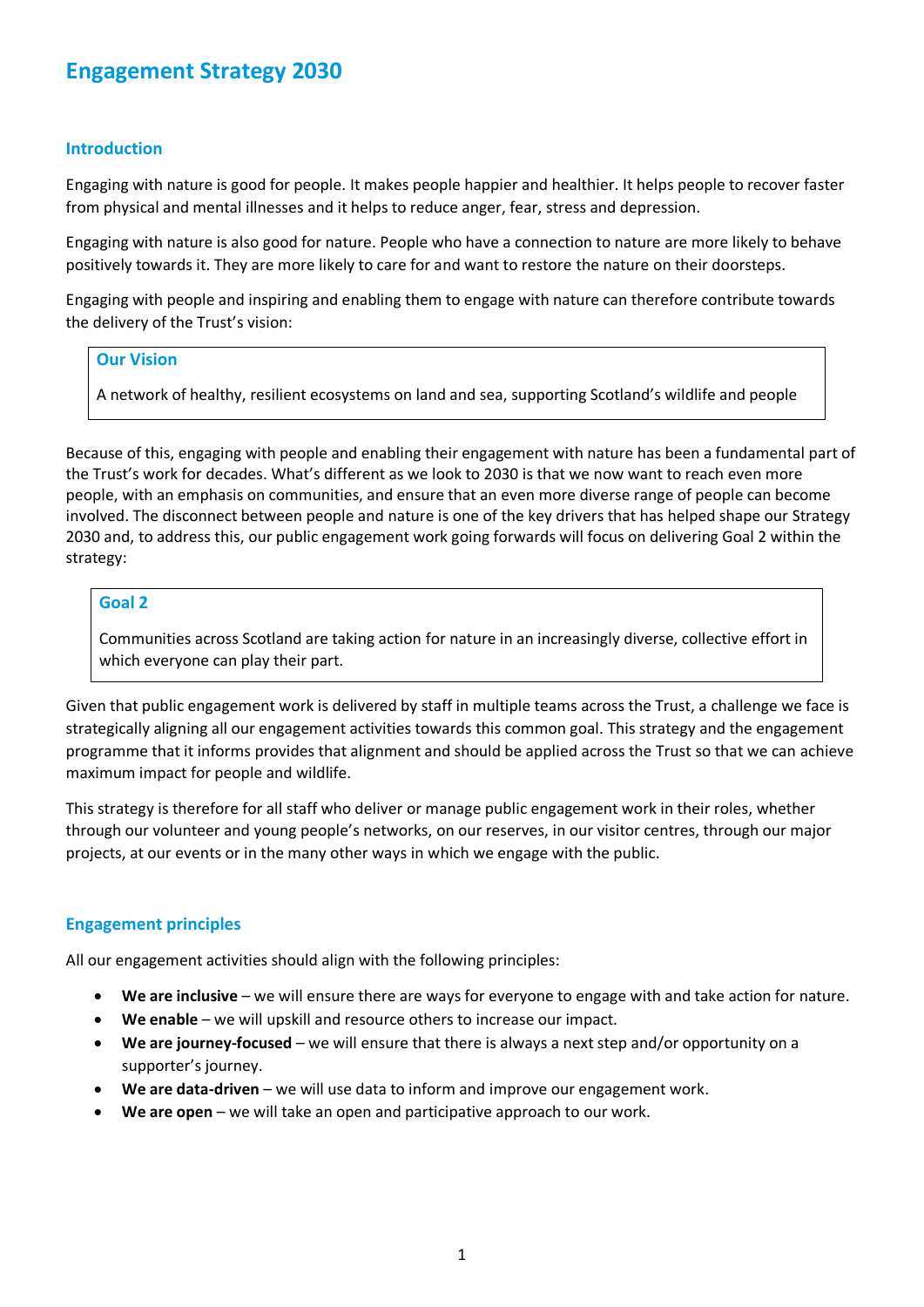#### **Target audiences**

The potential list of audiences that we might focus our engagement activities towards is long and varied, including:

- School children
- **Families**
- **Teachers**
- Volunteers
- Young career developers
- Wildlife enthusiasts
- Environmentally conscious people
- People in areas of multiple deprivation
- Minority ethnic groups
- People suffering from poor mental health
- **Gardeners**
- Religious groups
- Recent retirees

Whilst it is unrealistic to think that the Trust can deliver *direct* engagement work to all these target audiences at the ambitious scale of "across Scotland", achieving *indirect* delivery at this scale is possible. By enabling others to lead on engagement activities, our impact benefits from the *multiplier effect*.



Therefore, whilst written resources may need to be targeted at specific 'recipient' audiences, our direct engagement work should focus primarily on 'multiplier' audiences, such as:

- Teachers
- Place-based community leaders
- Ambassadors/influencers
- Leaders of our local groups
- Policy makers
- Reserve convenors
- Wildlife Watch leaders
- Young Leaders

#### **Prioritising engagement activity**

Our engagement efforts should focus on three priority areas:

- 1. Engagement that directly or indirectly results in positive outcomes for nature
- 2. Engagement that enables a community-led approach
- 3. Engagement that has the potential to achieve scale

These are by no means mutually exclusive and in fact overlap in such a way that priority can be given based on the number of priority areas an activity meets. To assist with prioritisation, a simple tool has been developed – our engagement propeller.

The diagram below should be used as a practical tool when considering an engagement activity. While not all activities need to sit in the centre in order to make a valuable contribution to Goal 2, if an activity falls within areas A, B or C, it should be considered if/how it might be brought into the centre to maximise its impact.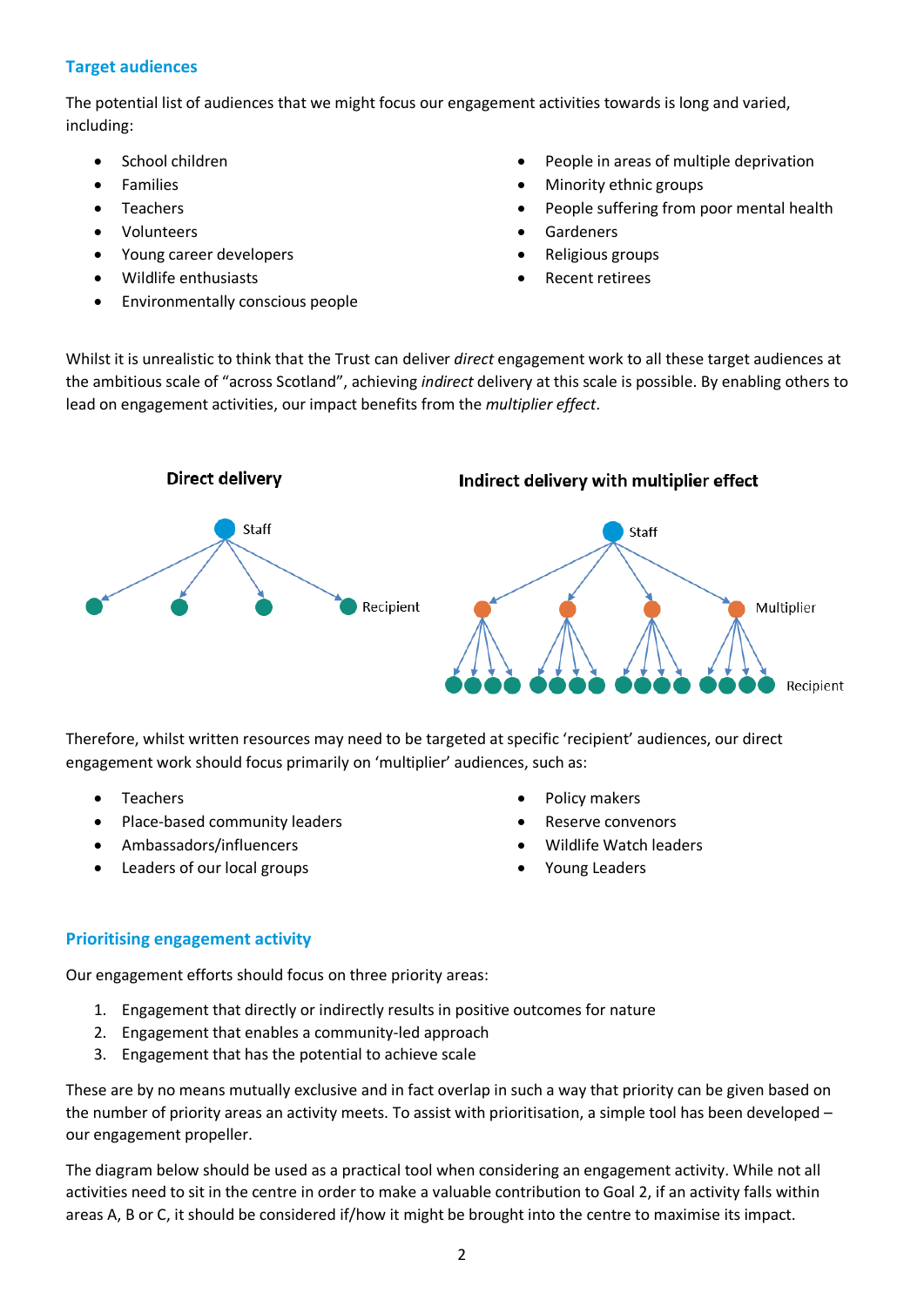

#### **Engagement programme**

An overarching engagement programme will help to ensure strategic alignment between engagement activities across the Trust. This engagement programme has three complimentary strands of focus:

- 1. A public-facing engagement campaign to inspire people to take action for nature
- 2. A leadership programme for those that want to lead action for nature in their communities
- 3. A nature recovery showcase that demonstrates what can be achieved at a community level

#### **1. Public engagement campaign**

Aim: A national engagement campaign will focus on inspiring and enabling people to become involved in community-led activities that benefit nature.

Primary delivery mechanism: digital (website, eMarketing, social media)

A national campaign will be developed that encourages people to take action individually and as part of their communities to benefit nature on their doorsteps. The campaign should be developed in partnership with one or more strategically selected partner organisations that already have established connections within communities to help the campaign to reach new audiences and, by doing so, increase the diversity of people engaged and increase the impact they have collectively.

An important element of the campaign will be a central online resource hub (built as part of our existing digital portal) that provides:

- The ability for a person to create their own Wildlife Action Plan
- A means for people to connect with others taking action for nature in their community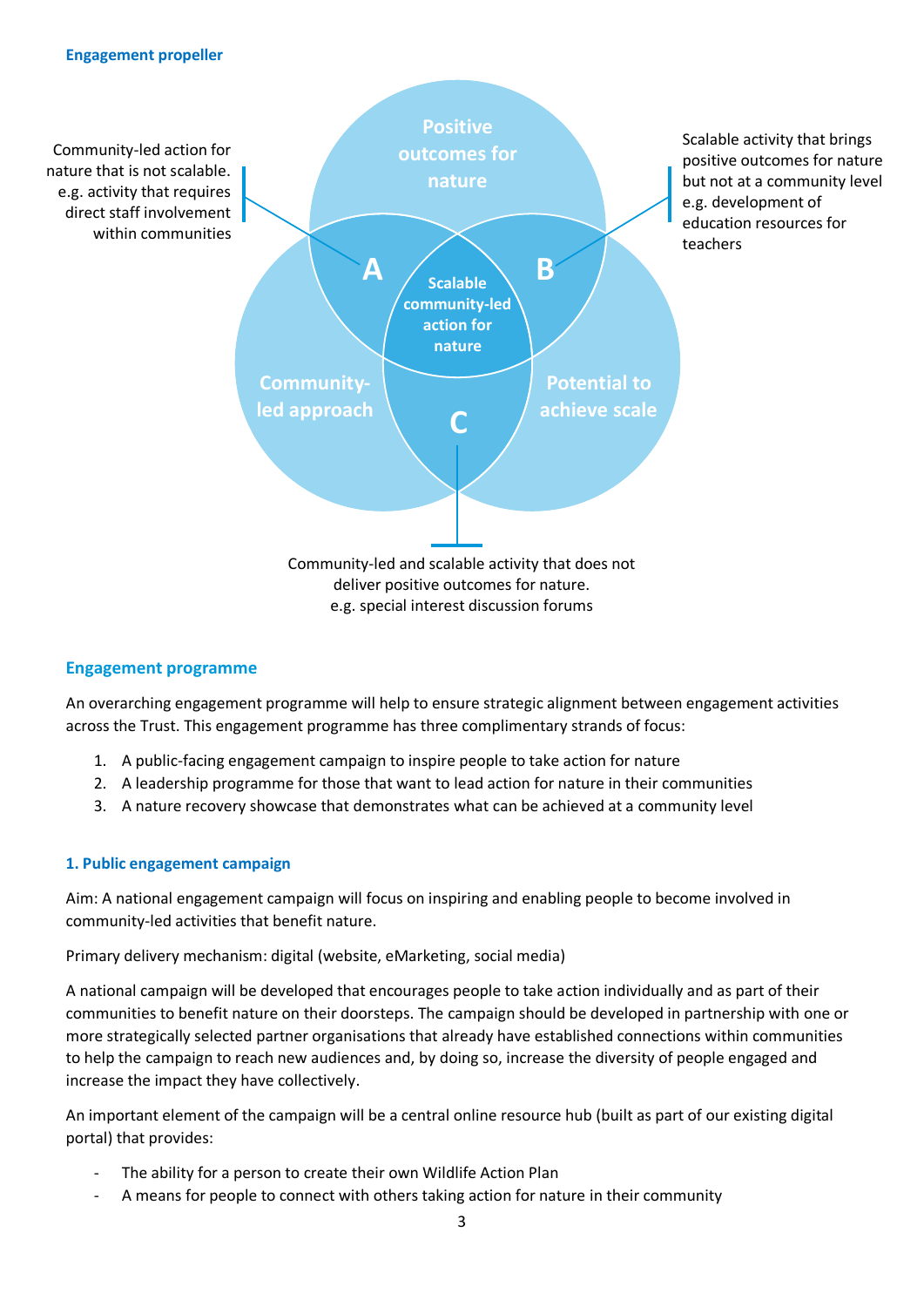- A means of recording the actions taken by individuals and communities
- A map that displays basic information on actions being taken across the country
- Access to a directory of groups that people can get involved with (inc. reserve groups, local groups, Wildlife Watch groups, SSRS groups, Living Landscape groups)

Themed years will help to keep the campaign active and interesting for those involved, and recruiting a number of campaign ambassadors will help to further increase reach and the diversity of our audience.

#### **2. Community leadership programme**

Aim: A skills-building programme to help existing and aspiring community leaders who want to coordinate and conduct action for nature in their community.

Primary delivery mechanism: face-to-face (Engagement team, visitor centres, reserve staff, project engagement staff, teacher naturalists) and digital (webinars, forums)

A community leadership programme will be developed to give people the knowledge and skills required to lead action for nature within their community (or teach them how to harness existing skills to achieve this). The programme should provide:

- Training on how to coordinate action for nature
- A guiding framework that can be used by leaders to identify relevant community-led actions for nature
- A baseline understanding across multiple disciplines but with the opportunity to 'specialise' in a particular area by taking further 'modules' (e.g. fundraising, planning, advocacy)
- Information toolkits that community leaders can use to facilitate and inform actions and community organising (e.g. how to carry out a specific action for nature or how to seek funding)
- One-off online events and discussions that offer the chance to learn from experts in a wide range of fields
- A wildlife advisor/mentor service (wildlife advisors would be volunteers themselves)
- The opportunity to visit areas where the Trust delivers direct engagement activity (e.g. reserves and Living Landscapes)
- An alumni programme that enables graduates to continue to give each other peer support through the sharing of learning and experiences

#### **3. Nature recovery showcase**

Aim: To showcase best practice and celebrate examples of nature recovery in order to inspire others to take action for nature.

Primary delivery mechanism: digital (website, story maps)

The digital showcase will highlight best practice examples of nature recovery at a community level, including practical, fundraising and advocacy outcomes. When first launched, the showcase will feature examples that the Trust has helped to directly deliver. Over time, the number of case studies can expand to include examples from communities that have benefitted from our engagement campaign and leadership programme, providing recognition to the volunteers involved.

If communities are able to submit an application to showcase their work, this also provides an opportunity for an annual competition element to the engagement programme.

If launched in 2022, this could be linked to Scotland's Year of Stories.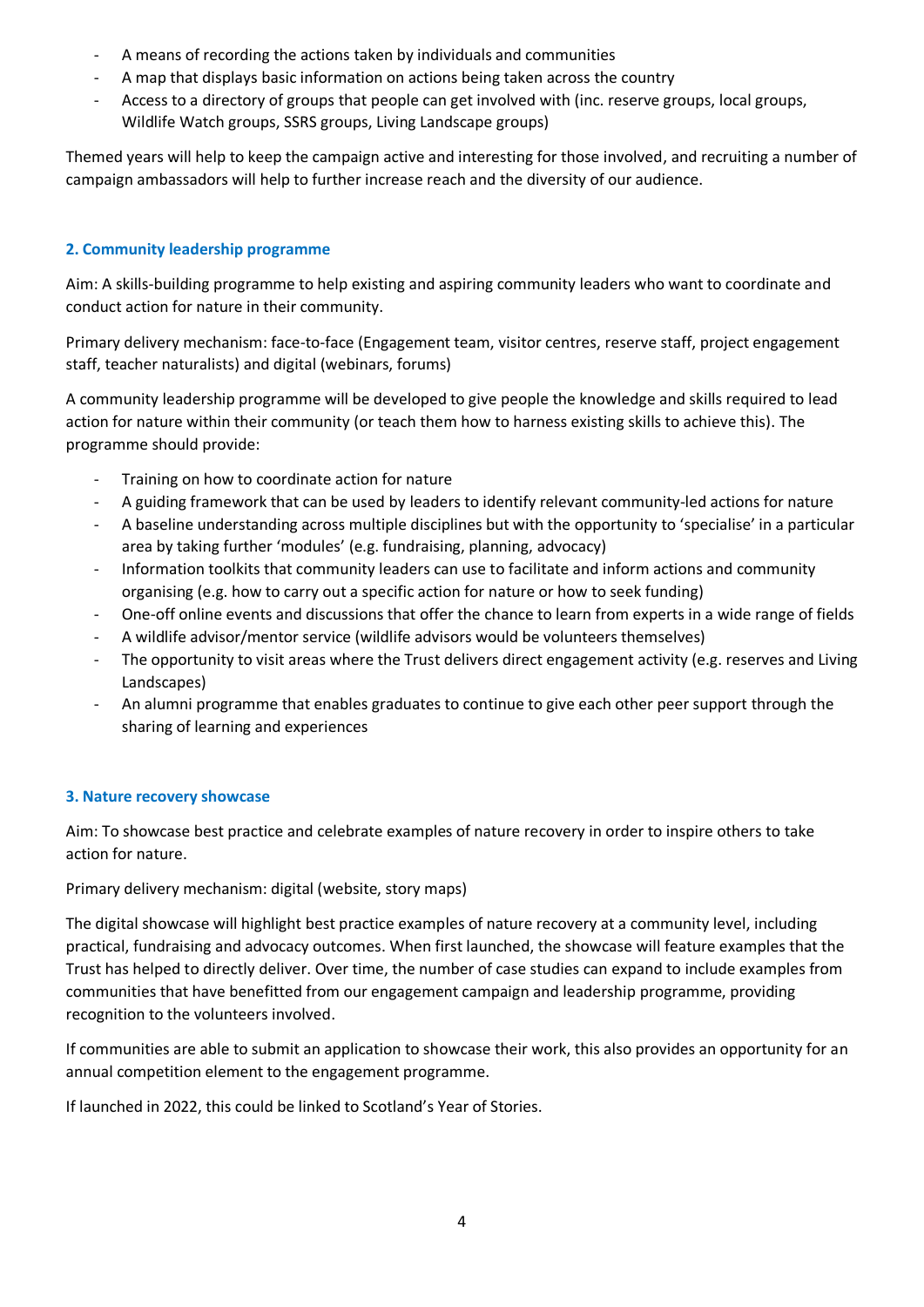#### **Journey of engagement**

While every individual's journey will be unique and not necessarily linear, the below is a generalised journey of engagement that we should look to move people along.



The ambition is not to move every supporter along the entirety of this journey, but to always provide a next step or opportunity should the individual want to take it. Our aim should be to get as many people as possible into the inspiring action loop, as this is the point at which they will be helping to deliver Goal 2.

It should be noted that 'Taking action' includes practical action, action to influence others (such as being an online champion) and financial action (e.g. joining/donating).

#### **Measuring impact**

To establish progress towards delivering Goal 2 and the impact that our engagement programme is having, we must assess how well we are helping to build skills, knowledge and connections in communities across Scotland. Whilst the specific KPIs of each strand will be decided as part of the engagement programme development process, key considerations should be:

- 1. How to best track progress along the journey of engagement
- 2. How to best capture stories as well as statistics
- 3. How to best measure how a person's skills and knowledge have improved and/or have been put to good use

#### **Engagement resources**

The following are resources that we can call upon for the engagement programme:

- Experienced engagement staff (Engagement team, VCs, Teacher Naturalists, project and reserve engagement staff)
- Case studies of engaging with communities to take action for nature (Living Landscapes, Living Seas, Ayrshire, SSRS)
- Digital resources (website, digital portal, Learning Zone)
- Physical engagement spaces (visitor centres and reserves)
- A well-respected brand and a good reputation with funders and partners
- Financial resources

Pete Haskell Head of Communications & Engagement February 2022